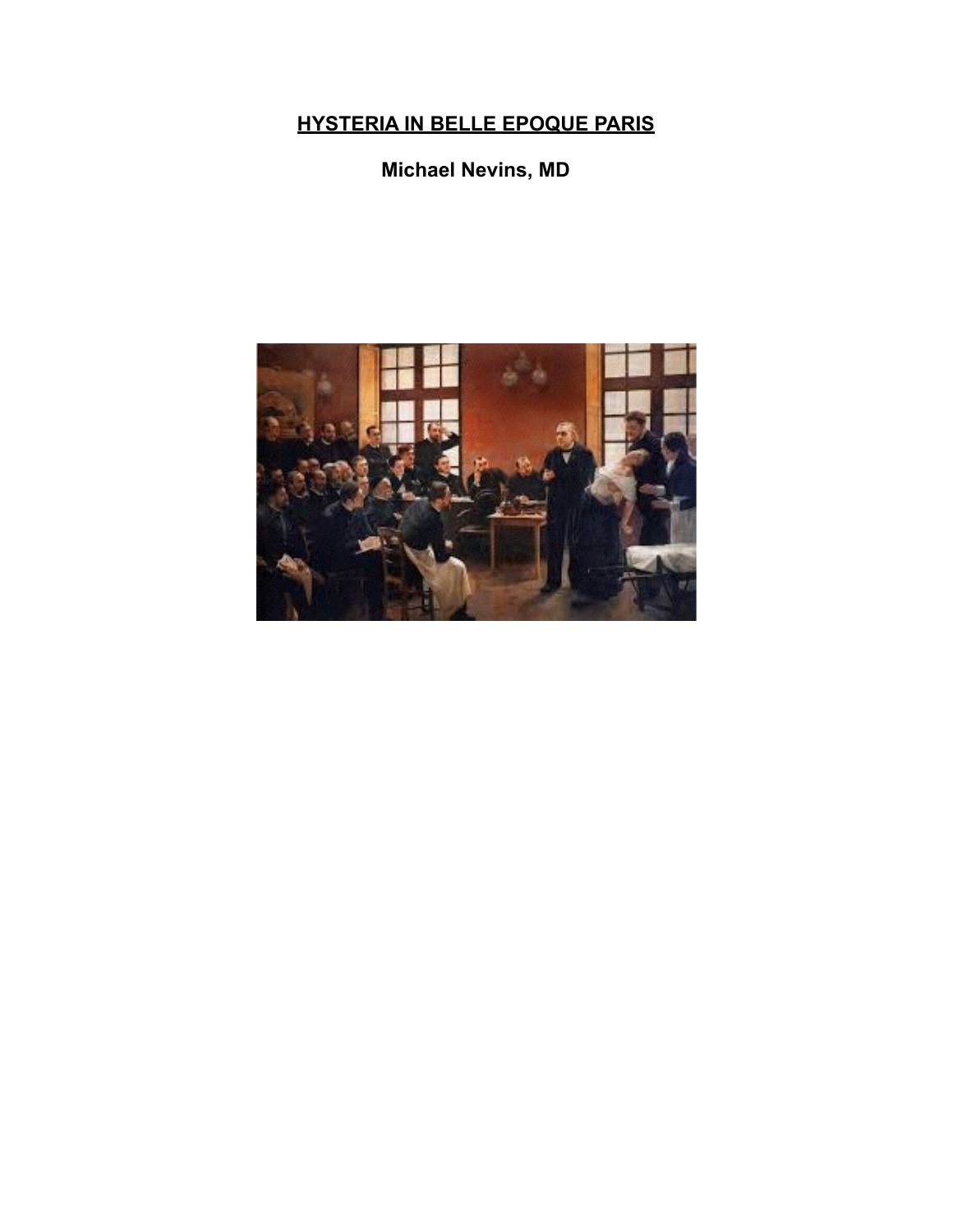In November 1882, the French medical community was informed of a new series of lectures that would be conducted every Tuesday morning at *La Salpetriere* hospital by Professor Jean-Martin Charcot. These so-called *Leçons du Mardi*  (Tuesday Lessons) promised "to simulate all the surprises, all the complexity of clinical practice."

Two centuries earlier (1656), King Louis XIV had ordered all the beggars and madmen of Paris to be placed in eight large *hopitals* – evidently the sight of vagabonds on the streets reduced the Sun King's radiance. The largest, *La Salpetriere*, exclusively for women, was located on the former site of an arsenal which explains the odd name since saltpeter was used to make gun powder. Care for the ill in these facilities was secondary to their role as storage places for the deranged, demented and criminal - the dregs of society. The inmates were co-mingled in dank, rat-infested quarters; the wild ones chained like animals, the lucky ones sent to Louisiana to help populate "New France."

By the time of the Revolution, *La Salpetriere*, (then called "The National Home For Women") had more than 100 buildings and over 5,000 inhabitants. In September 1792 a mob stormed the place, slit the throats of 35 prostitutes and raped hundreds of women and girls. But early in the 19<sup>th</sup> century things began to improve under the humane leadership of Dr. Phillipe Pinel. He unchained the most violent inmates, introduced "moral treatment" and before subjecting unstable women to cold baths permitted them time to release their "tumultuous excitement" through such outlets as knitting, laundering or music.

Now fast forward to 1862 when 37 year-old Jean-Martin Charcot was appointed director of *La Salpetriere's* medical unit. That same year among the officially recorded causes of death for women at the hospital were: "debauchery, blows and wounds, masturbation, bad reading habits, nostalgia and misery." Such was the state of medicine when young Dr. Charcot arrived. Others would have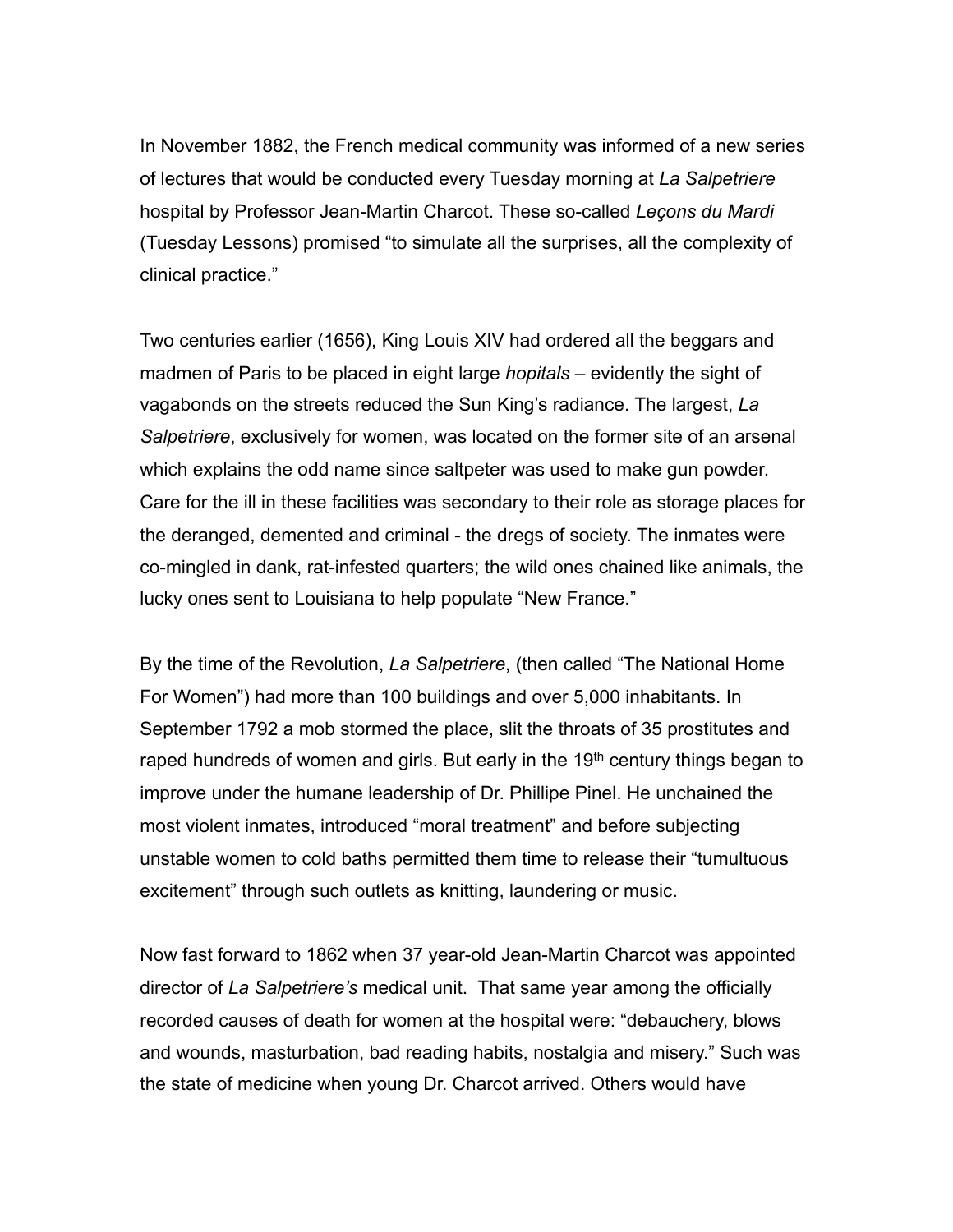shunned such an appointment, but Charcot had interned there and saw opportunity at what he called this "emporium of human misery," this "wilderness of paralysis, spasms and convulsions," "this living museum of pathology."

During three decades at *La Salpetriere*, until his death in 1893, Charcot transformed the dismal place into a research center and teaching hospital and, in the process, he achieved international fame. His hundreds of publications were widely read and more than a dozen eponyms cited his name: Charcot's triad (in fact, two of them, one for multiple sclerosis, the other for cholangitis), Charcot joint (neuropathic arthropathy), Charcot foot, Charcot-Marie-Tooth disease, Charcot's Disease (what we now call "Lou Gehrig's Disease".) Although his interests spanned the entire field of internal medicine, Charcot focused mainly on disorders of the nervous system that were prevalent at *La Salpetriere* – and then during his last decade, he concentrated mostly on the bizarre condition popularly known as "hysteria."

Since ancient times this wastebasket of symptoms was linked to the uterus – so said Plato, Hippocrates and Galen. Nervousness, convulsions, contortions, paralysis, anesthesia, frigidity, nymphomania – anything that could be lumped together as "female troubles" fit the stereotype. The choking sensation known as *globus hystericus* was blamed on a wandering womb that had migrated up to the throat. Pinel believed that hysteria usually was due to sexual deprivation for which he prescribed either vigorous exercise -- or more frequent intercourse. However Charcot had mixed feelings about a uterine or ovarian role and gradually came to believe that hysteria was due to a pathologic brain condition.

In 1881 Charcot spoke at a medical exposition in London that was attended by some 3,000 delegates, including Pasteur, Jenner, Koch, Virchow and Lister. But it was Charcot's light which shined brightest – literally. That's because a simulated portrait of his face lit London's sky in a giant fireworks display. When he returned to Paris in triumph, Charcot was appointed full professor of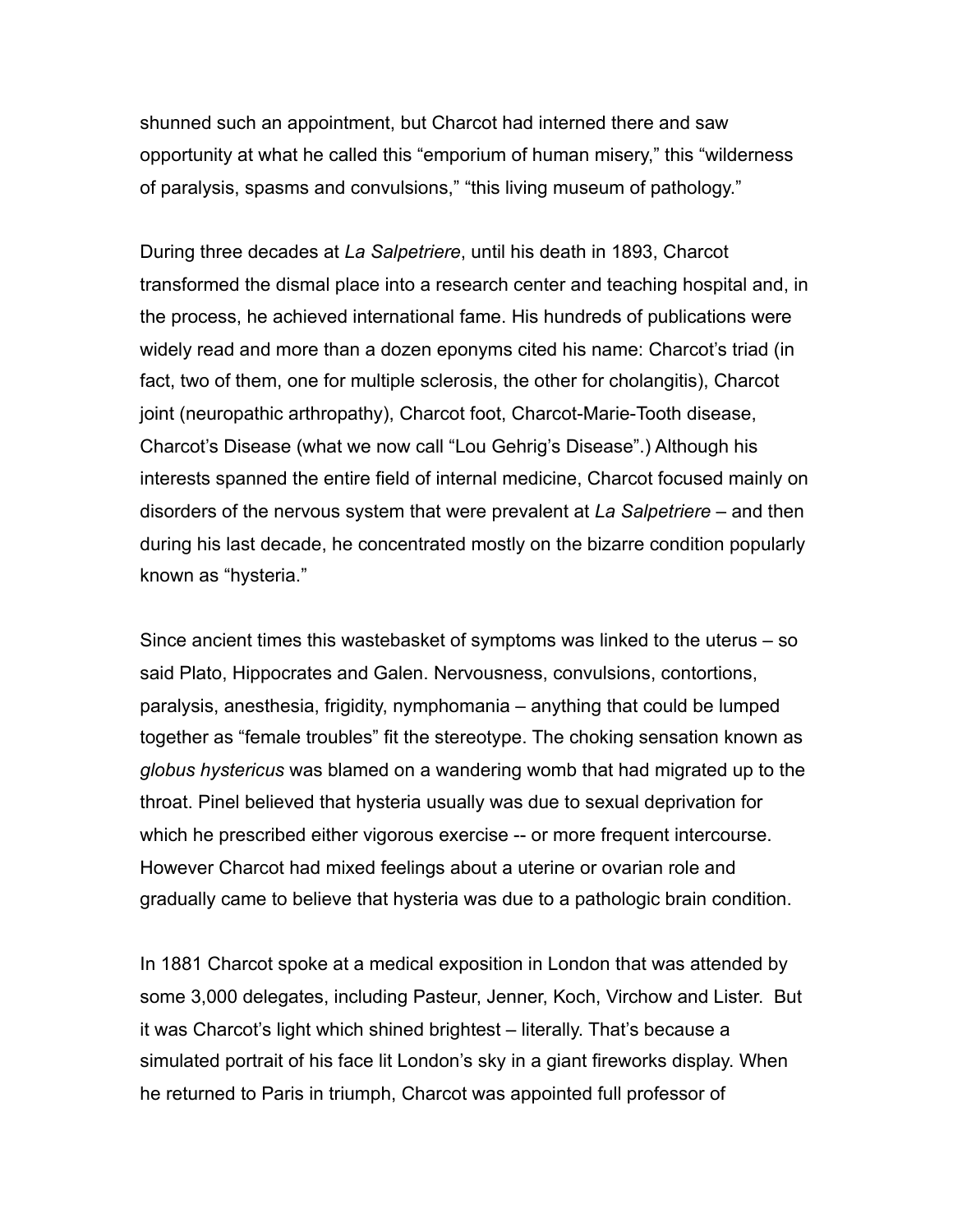neurology – the first such academic position anywhere – and wealthy patients and royalty flocked to his elegant home-office on Blvd. Saint Germaine for consultation.

Young physicians were eager to study with Charcot and among thirty-two chief residents who served under him were Joseph Babinski, he of the great toe sign, and George Albert Edward Brutus Giles de la Tourette who during his residency described nine patients with *maladie des tics* -- what today we incorrectly call "Tourette's Syndrome." Incorrect, because his last name consisted of all four words: Giles de la Tourette.

During the late 18<sup>th</sup> and early 19<sup>th</sup> centuries hundreds of American medical students flocked to Paris to supplement their training. The French educational method featured bedside teaching and although few Americans could understand the lectures, cadavers were plentiful on which they could practice their surgical skills; also, housing was inexpensive and the permissive French life-style was a revelation.

Americans weren't the only visitors to *La Salpetriere*, young doctors came from all over Europe, as if drawn by a magnet. For nearly four months during the winter of 1885, 29 year old Sigmund Freud studied with Charcot and although he came to study neuropathology, it was a transformative experience – so profound that four years later Freud named his newborn son after the man whom he called "my master." In Freud's words, Charcot was "tremendously stimulating, almost exciting…one of the greatest physicians and a man whose common sense is the order of genius…He engrosses me, my brain is sated…no other human being has affected me in such a way…I walk away as from Notre Dame, with a new perspective of perfection." During his time in Paris, Freud was abusing cocaine and wrote to his fiancée that when he was first invited to attend one of the lavish soirees held every week at Charcot's home, he was so awe-struck that before going out, he took an extra dose in order "to loosen my tongue."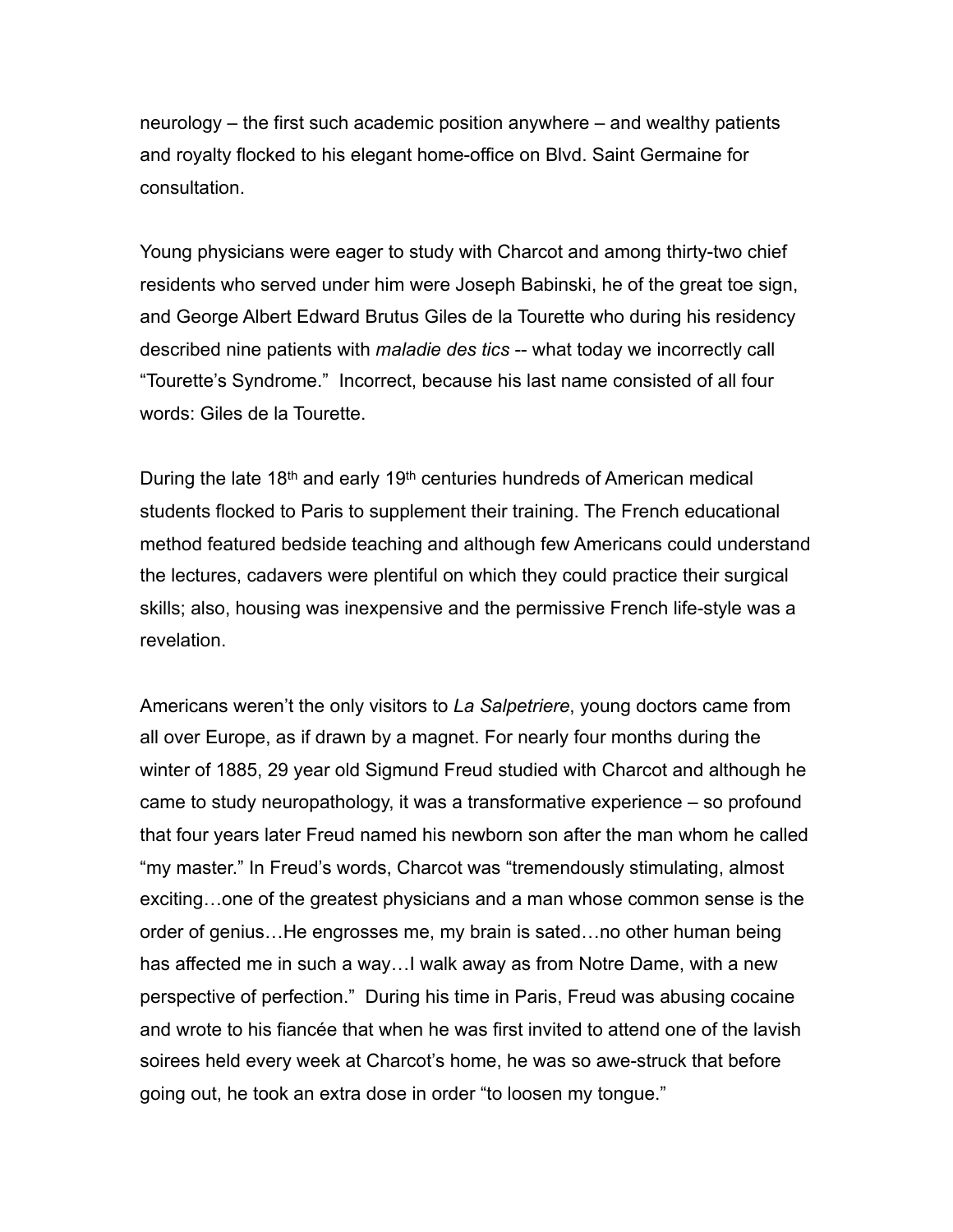Charcot's greatest attribute was his eagle eye. As Freud recalled, "he was not a reflective man, not a thinker; he had the nature of an artist" – he was a *visuel,* a man who sees. His research always was based on clinical and anatomical correlations, an approach which had come into vogue in Paris earlier in the century, but in a sense, Charcot's obsession with detail also was his greatest flaw. Distrusting mere theory, he needed proof and if he couldn't actually see an organic abnormality, he'd describe the condition as being "dynamic" or "functional." He'd successfully established precise morphology of such other neurologic conditions as paralysis agitans, tabes dorsalis, amyotrophic lateral sclerosis and multiple sclerosis, but when Charcot performed post-mortem examinations on the hysterics, there were no detectable abnormalities. The symptoms were real enough, but they seemed to have no location – if not the uterus, where?

During the 1880s Charcot bestrode the medical world like a colossus, and *La Salpetriere* was his empire. Sometimes he was compared to Napolean or Julius Caesar -- or to Dante in Hell -- and he didn't object. In fact, he was fond of handing out autographed photos of himself standing Napolean-like with his hand thrust inside his vest. Freud treasured one of them. There also was a hint of Greek *hubris* which was most evident during the *Leçons du Mardi* where Charcot examined live patients.

Let's imagine that we're entering *La Salpetriere's* 600 seat amphitheater that was built to accommodate the crowds who clamored to attend – not only physicians, but journalists, theater people, artists, socialites. Every Tuesday morning their carriages clogged the streets of the Left Bank. Something exciting would be going on in this house of horrors, something theatrical or circus-like; there even was a hint of scandal. They came to watch the great professor open his living museum and display his prize specimens.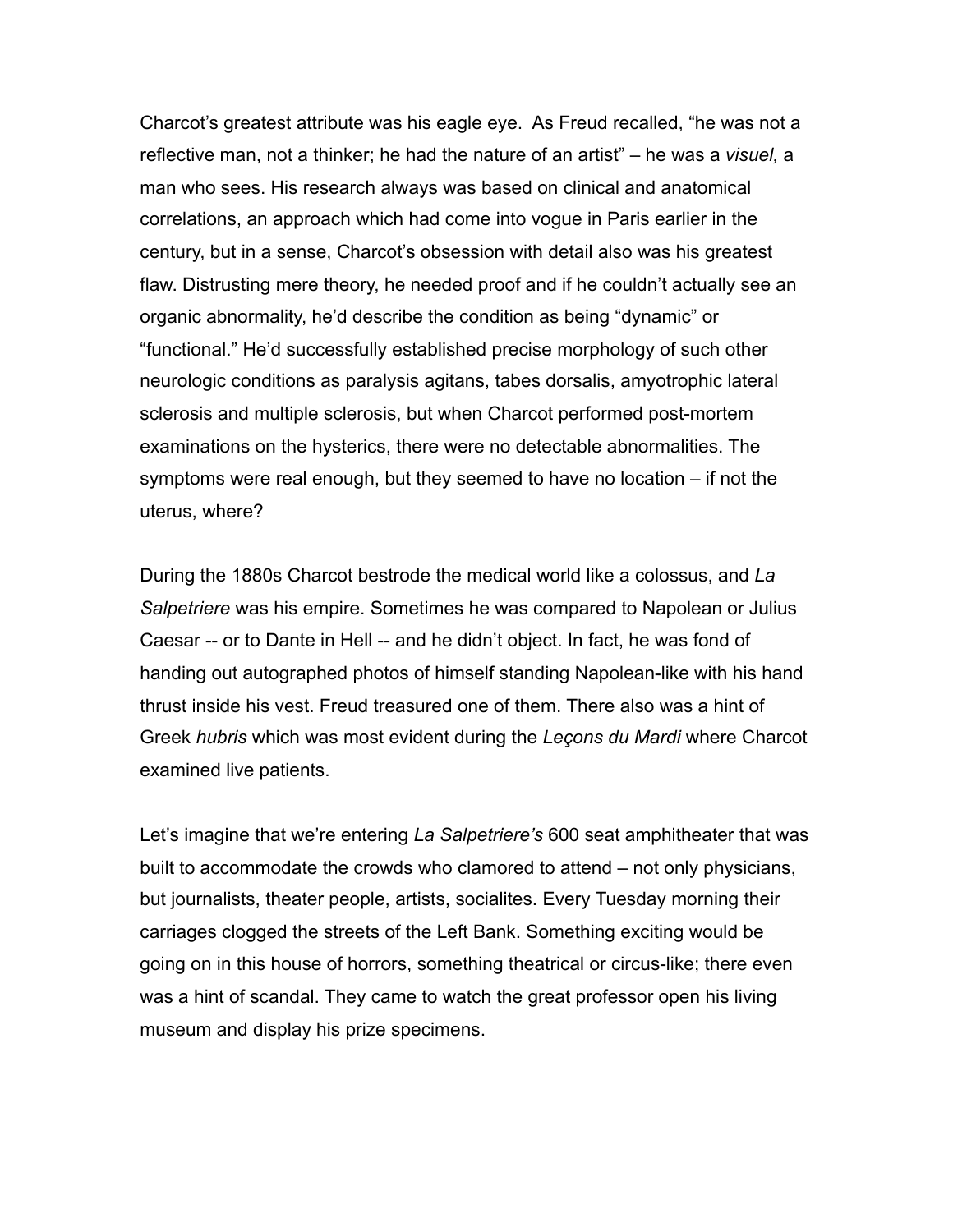At the stroke of 10, Charcot would sweep in followed by an entourage of interns who referred to him as *le patron*. He was in full command speaking slowly and clearly but not eloquently. The lectures/performances were carefully scripted – Freud described each of them as "a little work of art." He used props to make his points: photographs, plaster models, chalk diagrams on large blackboards. A medical illustrator drew the proceedings, a resident transcribed the master's words for publication.

But the most important props were the patients themselves. Like marionettes, they were put through their paces by their master puppeteer. They'd been carefully selected by the residents to illustrate that day's lesson which during the 1880s most often concerned the clinical aspects of hysteria. After hypnotizing the women, the professor either induced or aborted the classic symptoms by pressing on their so-called "hysterogenic zones" which were conveniently drawn on their torsos. He'd usually squeeze their bellies using a vice-like "ovary compressor." Although he reported occasional cases of hysteria in men, he insisted that in them the inciting cause was some external trauma, like a fire or accident while in women it was due to something intrinsic - a feminine mystique.

For all of his sophistication, Charcot was a man of his misogynist time when women's emotional behavior seemed inexplicable to men, especially their clamoring for more rights and to be taken seriously. One doctor estimated that one quarter of the women of Paris were hysterics and many doctors had a paternalistic feeling that they had to protect the weaker sex from their own foolish instincts.

Earlier in the 19<sup>th</sup> century the Continent had been filled with pretenders who claimed to have improved on the experiments of Dr. Franz Mesmer who had caused a sensation among high society during the 1780s, just as Charcot would a century later. But Mesmer's theory of "animal magnetism" (a universal fluid which effected health and behavior) was discredited by a royal commission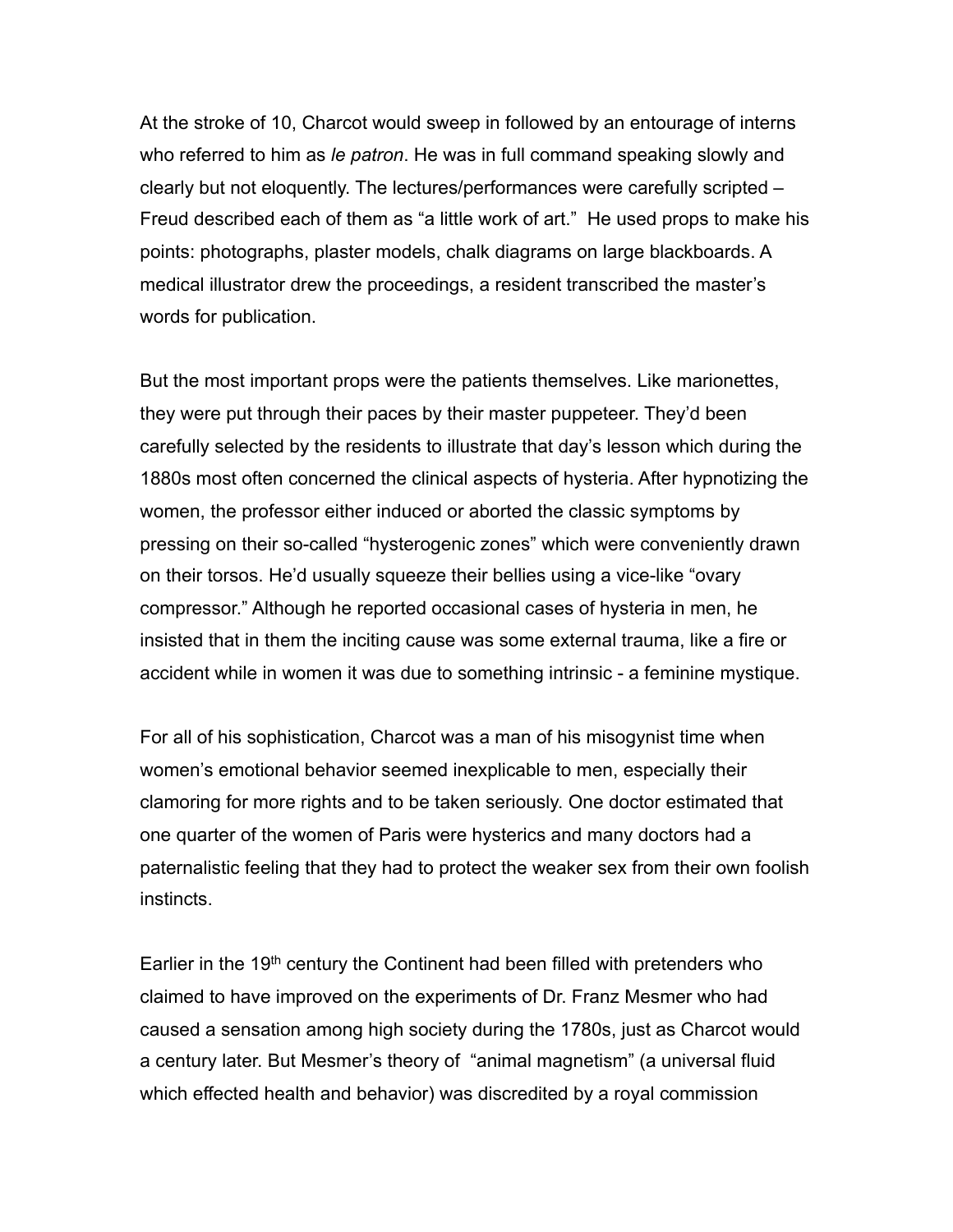headed by Benjamin Franklin. Employing placebo controlled studies (the first of their kind) they concluded that Mesmer's fashionable group healings, in which women sat around a large fluid-filled tub, grasped iron wands and listened to soothing music for hours at a time -- "mesmerized" -- were fraudulent.

The 19<sup>th</sup> century also was a time of well-publicized religious miracles and hypnotism, electrotherapy, hydrotherapy and other fads were being promoted both by sober scientists and charlatans. Mesmer and his followers had given hypnosis a bad name, but now the famous Professor Charcot was insisting -- not only that it was genuine, but that it was an essential diagnostic tool. To his mind, only true hysterics could be hypnotized, indeed they had an inherited predisposition which could be unmasked by hypnosis. To his credit, Charcot wasn't interested in therapeutic miracles so much as putting hysteria on a sound scientific basis. As for therapy, he had nothing special to offer, sometimes sending his private patients to electrotherapists or to Lourdes. As Giles de la Tourette would recall, "When I was Charcot's intern, how many times did I hear in the midst of a discussion of my Master's work, 'At the *Salpetriere* you cultivate hysteria, you don't cure it.' " To which Charcot would respond that before you can cure, you have to learn to recognize.

At the Tuesday lessons, Professor Charcot demonstrated what he called the "stigmata" of hysteria: paralysis, contortions, grimacing, shrieking. He had the women bark like dogs, kiss statues or partially disrobe and when he probed their bodies, they responded on cue. They'd learned their parts to perfection for if they did well, they might receive special privileges or presents from the medical residents. The young doctors also wanted to please the professor because their futures depended on his patronage. Journalists suggested that members of the house staff were having love affairs with their patients – and probably some were.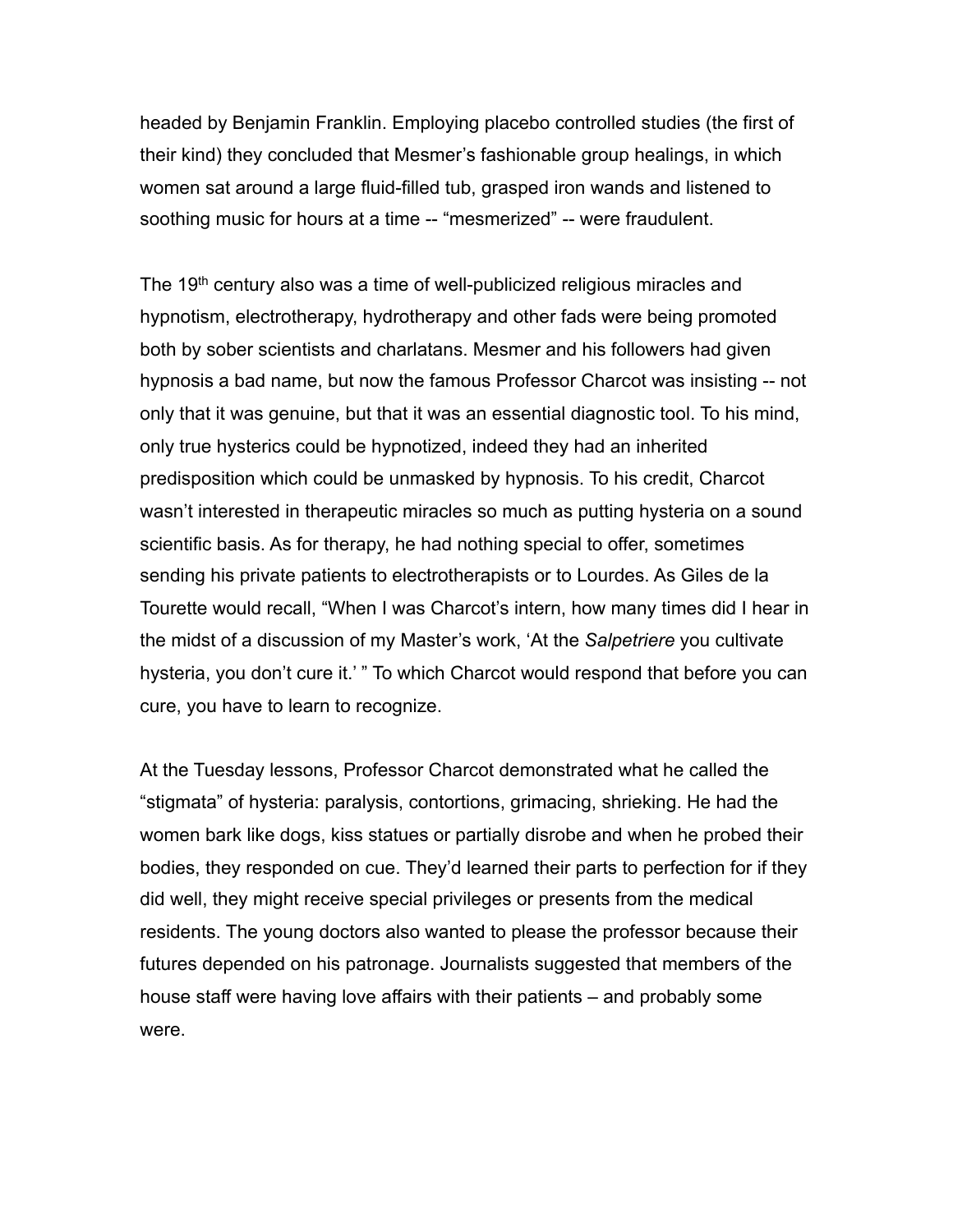Those divas who performed best, became celebrities and got star treatment. They were painted, sculpted and transformed into characters in operas and novels. It even became chic for society women in *belle époque* Paris to emulate their flamboyant style. The most famous of all was Blanche Wittman who was called *la reine des hysteriques* – the queen of hysterics. As a frightened teenager, she was admitted to *La Salpetriere* at about the same time that Charcot first became interested in hysteria and she acted out so convincingly that sometimes she was loaned out for display at other teaching hospitals. Even Sarah Bernhardt visited to study Blanche's virtuoso performances – some of which may have reflected addiction to ether that was used on her as a sedative.

The Tuesday morning scene was captured in a large painting done in 1887 by Andre Brouillet. It showed a near life-sized Blanche Wittman center-stage in a hypnosis-induced swoon, arched backward, fully extending into what was called *le arc du circle* while two dozen male physicians looked on, seemingly with a mix of interest and desire. Charcot aimed to demonstrate how susceptibility to suggestion was a cardinal element of hysteria, but critics complained that he was exploiting the women – that the Tuesday lessons were nothing more than a voyeuristic peepshow. After the performance the audience often would clap. Here's how one eyewitness described the Tuesday morning scene:

*So much has been written and spoken about Salpetriere that there is one name, Charcot, that arouses its own kind of sentiments. Charcot is the sovereign of the kingdom of neuroses. Everyone here relates to him with reverence, bordering on servility. And his appearance actually is as imposing as a general's….The women are treated like cannon-fodder… as if they are medical specimens and nothing more. It never crosses his mind that they might have feelings.*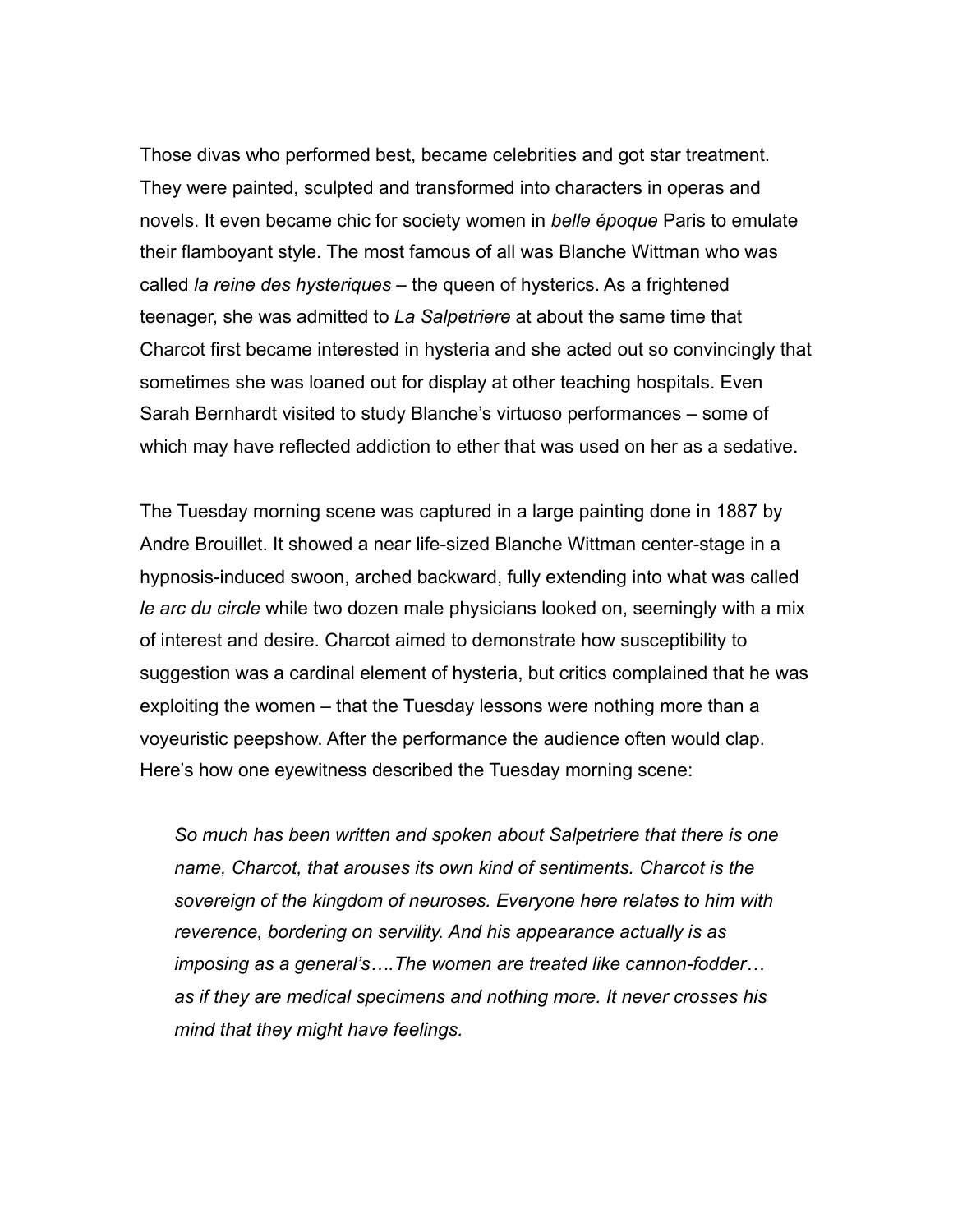Another insider's description was provided by Jane Avril, the famous cancan dancer at the Moulin Rouge who was immortalized in paintings and posters by Toulouse Lautrec. At age fourteen (1882) she'd escaped from her abusive prostitute mother, was arrested for vagrancy and sent to *La Salpetriere*. In her memoirs, written some fifty years later, Jane Avril recalled the kindness of Charcot's divas who served as surrogate mothers:

*I found myself with the stars of hysteria, an ailment which at the time was creating a sensation. The foremost medical men, the best known thinkers of the entire world came in droves to attend the courses presided over by the master and to witness the demonstrations and experiments on his most famous subjects. They were deranged girls whose ailments named Hysteria consisted, above all, in simulation of it. How much trouble they used to go to in order to capture attention and gain stardom…The prize went to the one who would find something needed to overshadow the others when Charcot, followed by a large group of students, stood at the bedside and observed their wild contortions, various acrobatics and other gymnastics. These patients had nothing to hide from little me – I was of so little consequence – thus they didn't hesitate to let me know about what they used to call "the secret."*

Jane Avril stayed at *La Salpetriere* for eighteen months and just before discharge, she attended the annual masquerade ball which was called *La Bal de Folles* – the Madwomen's Ball. That night Jane was a sensation, kicking up her heels and gesticulating wildly. As soon as she was released, she went straight to Montmartre, got a job dancing at the Moulin Rouge and became the toast of the town – and the inspiration of Toulouse Lautrec.

Sigmund Freud recalled how at one of the soirees held at Charcot's home, he'd overheard the master explain to someone – *C'est toujours la chose genital, toujours, toujours, toujours.* When he heard this, Freud said "I was paralyzed with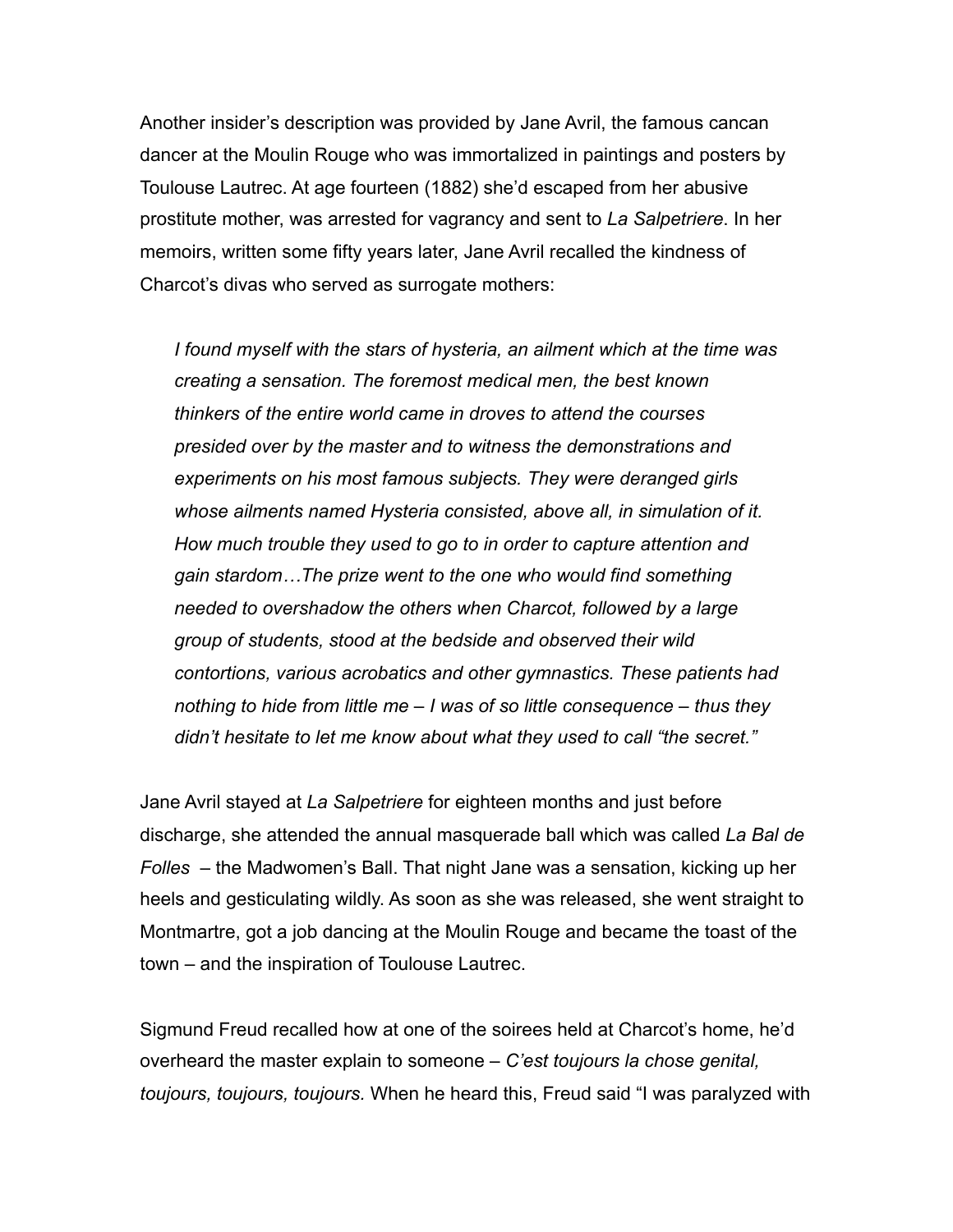astonishment" and, of course, it profoundly influenced his ideas. In Paris Freud came to appreciate that physical signs and symptoms could have a psychologic basis and that repressed sexual events could be the basis of neuroses – he expanded on these ideas for the next fifty years. After his winter in Paris, Freud corresponded with Charcot about translations into German that he did of some of the lectures. In a letter written four years before his death, the professor wrote, "Mon Cher Docteur Freud…rest assured, hysteria is coming along and one day it will occupy gloriously the important place it deserves in the sun." But he was mistaken.

Charcot was a heavy cigar smoker and a gourmand and died of heart failure in 1893 at age 68. Once he was gone, the so-called "Salpetriere School" fell like a house of cards. Rivals froze his former residents out of academic appointments and the idea of hysteria being a distinct neurologic condition was dismissed. Even the prodigal son Babinski, jumped ship and publicly refuted his master's theories. The 1880s have been described as "the Golden Age of Hysteria" and *La Salpetriere* was the epicenter, but the Golden Age was short-lived. Twenty years before Charcot arrived, only 1% of the hospital's inmates carried this diagnosis; during his heyday 17% did -- and twenty years after he died there were none. Charcot's former colleagues and students raised money to build a large bronze statue of him. Contributions came from all over the world and when completed, it was placed in the hospital's entrance. A half century later when the Nazis captured Paris, the statue was torn down and melted for scrap metal.

During World War I, there was a flurry of renewed interest in hysteria when thousands of soldiers suffered from what we now would call post-traumatic stress disorder. But then discussion of the condition faded away again. Indeed it didn't really disappear, but was re-conceptualized with new terms employed, such as conversion reaction. Scientists came to believe that there wasn't a single explanation, that there could be various causes of hysteric symptoms, that onesize doesn't fit all.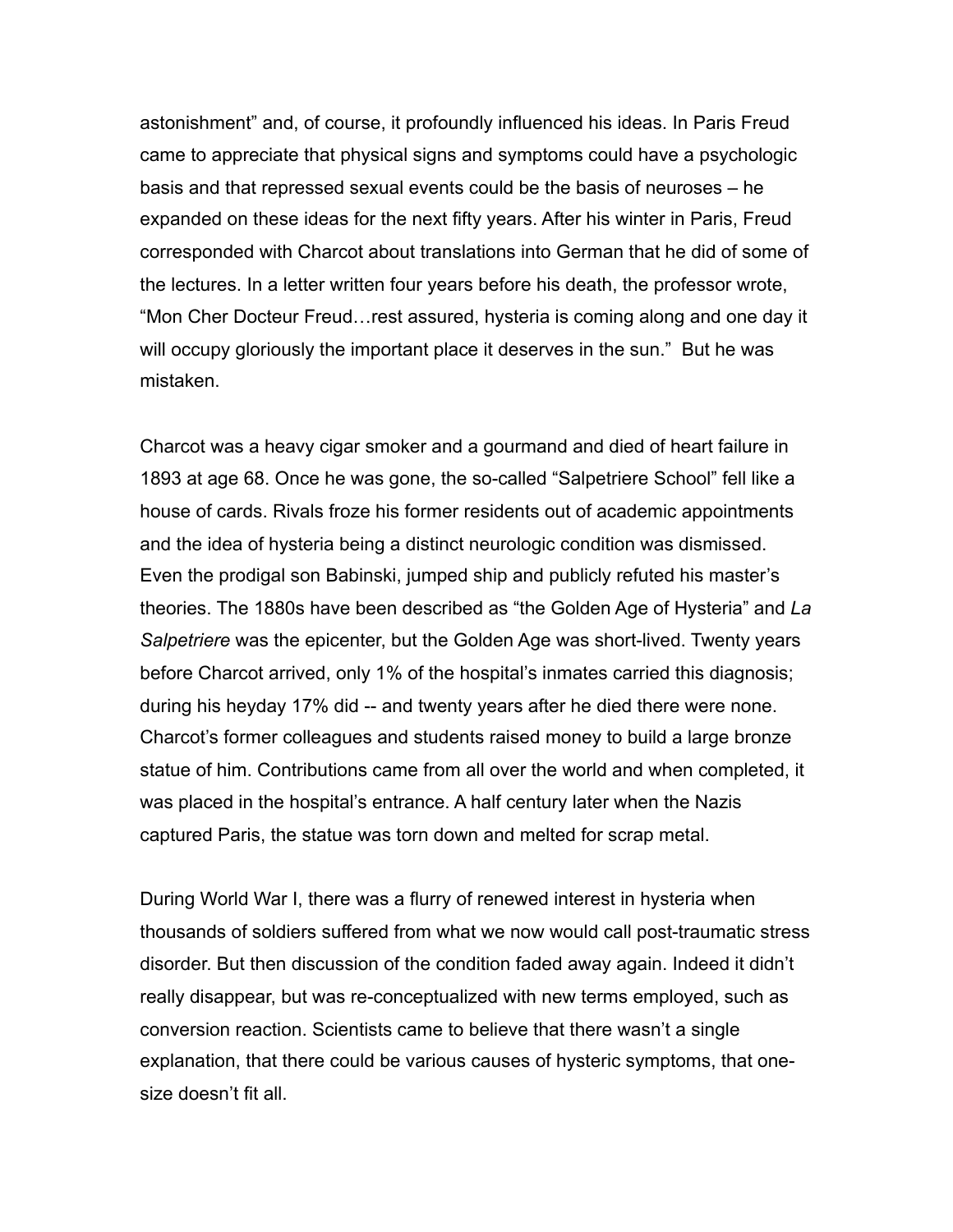Before Jean-Martin Charcot, few internists or even alienists (asylum psychologists) were interested in hysteria. In 1891 alone Charcot consulted on more than 3,000 patients; of 1,913 new ones, 806 were diagnosed as hysteria or neurosis. He published over 450 articles, more than a quarter of them about hysteria and was among the first to emphasize that the problem was related to the brain rather than to the ovaries or uterus. Although Charcot always claimed that he was not interested in mental medicine, he stimulated the development of a scientific approach to nervous system conditions and in his last years his ideas seem to have evolved. He once told his secretary that some of his theories needed to be revised and he certainly opened the door for protégés like Freud and Janet to move toward psychological more than organic explanations for the perplexing symptoms.

Although Charcot theories about the nature of hysteria were short-lived in scientific circles, not so in the public mind. Several months after his death, a French author George Du Maurier published a novel called *Trilby* that became an instant sensation. In the United States; 200,000 copies were sold in the first year and it was the first best-seller in publishing history. The book's heroine Trilby was a poor artist's model who suffered from migraine headaches. She sought help from a disreputable musician named Svengali and under his hypnotic gaze the attacks were cured -- and the previously tone-deaf girl found her voice and was transformed into an opera star. The novel's phenomenal success was called "Trilby-mania" and when in an English production the heroine wore a shortbrimmed fedora hat it became instantly fashionable and still is referred to as a Trilby. In 1910 a variation on the same theme of male dominance appeared in a novel written by Gaston LeRoux called *The Phantom of the Opera* and the rest is literary and theatrical history.

You may wonder what became of Blanche Wittman? After her master's death, she was out of a job and apparently never had another hysterical fit. She was discharged from *La Salpetriere*, but found work in the hospital's new radiology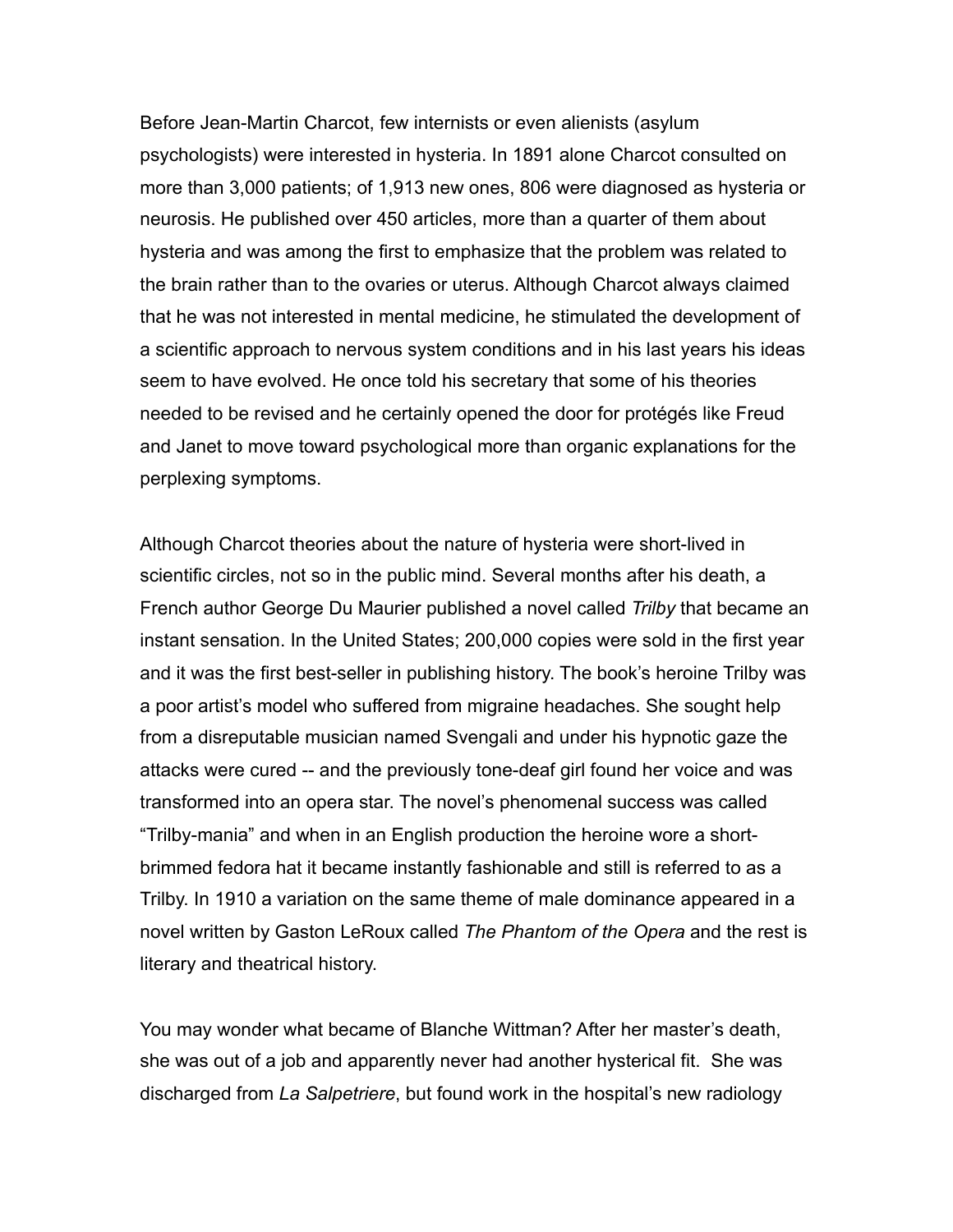laboratory. At the time, nothing was known about the hazards of radiation and she seems to have developed tissue necrosis and required multiple amputations. Blanche always maintained that she'd never deliberately tricked either the professor or the audiences although she agreed that others may have tried. She insisted that Charcot was too clever to be fooled.

Even today, Charcot's enigmatic personality continues to fascinate and inspires people to imagine provocative scenarios. In 2004 Swedish novelist Per Enquist published a book called *The Story of Blanche and Marie*. According to the novelist, after being discharged from *La Salpetriere*, Blanche became Marie Curie's assistant and close friend and they worked side by side up to their elbows in pitchblend and later when Blanche became a triple amputee, she lived in Marie's house. The plot gets more bizarre suggesting that Charcot and Blanche were secret lovers - and that she murdered him!

National Geographic Magazine began publishing in 1888, four years before Charcot died, but didn't photograph its first bare-breasted Zulu woman until 1898. Erotic French postcards came along several years later. But before all of that, photographs of Charcot's divas were published in three thick books that were sold throughout the world. Scantily dressed, they acted out their classic poses – all very exciting to the male mind. The most celebrated of the photo models was a teenager known only as Augustine who had been admitted to *La Salpetriere* at age 15 with seizures and paralysis. She'd been sexually abused as a young adolescent and was described as flirtatious and loving to be the center of attention. Younger and prettier than Blanche Wittman, Augustine could produce whatever the maestro suggested; she was perfect for the photography books and received special attention. But after five years as a photo object of desire, she disguised herself in male clothing, escaped and was never seen again.

In May 2013 a French movie called *Augustine* imagined an erotic tension between Charcot and Augustine – just like the Swedish novelist had a few years